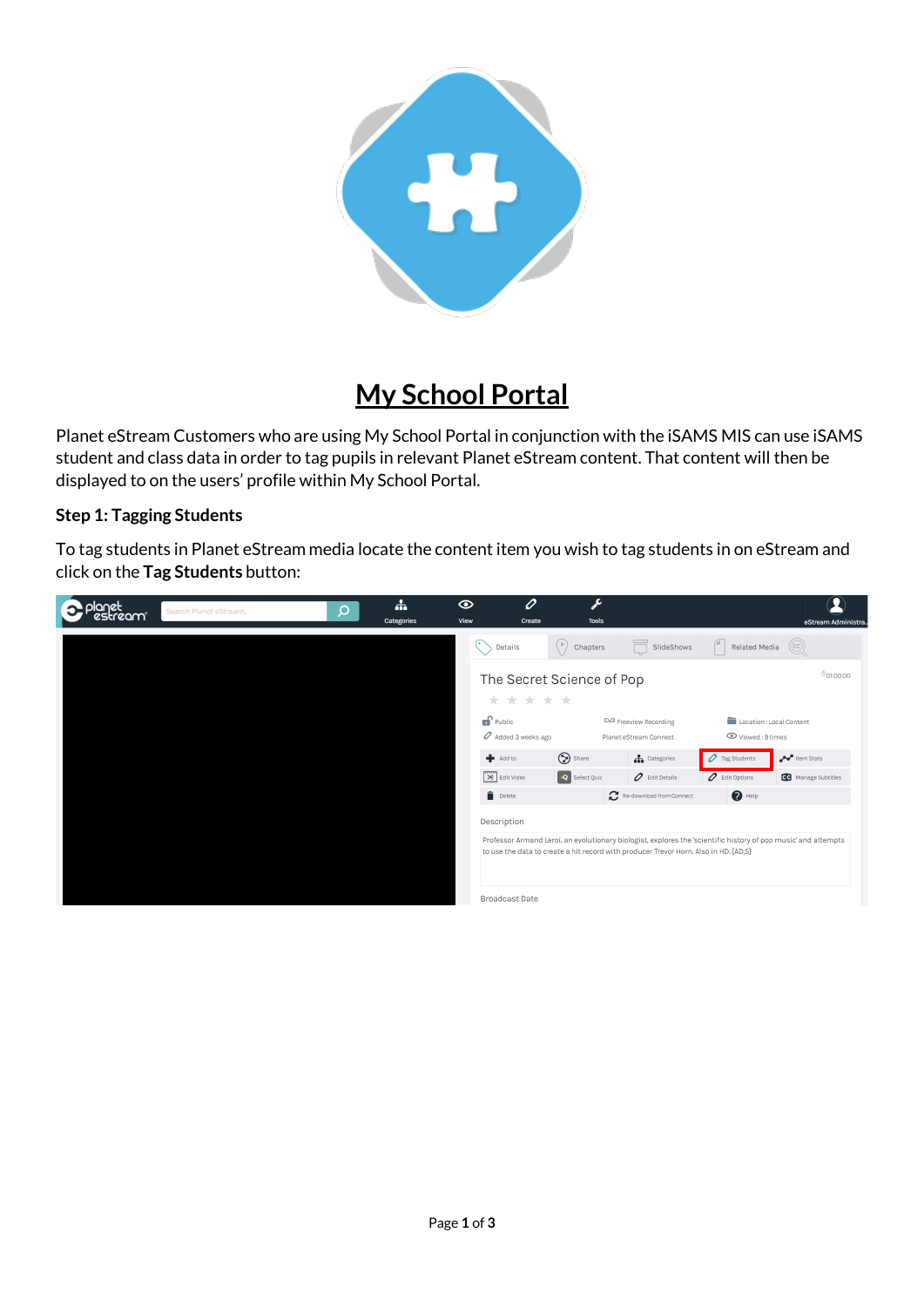You can either select them via an entire class, or you can search for the student manually. To do so, type in the students first or last name and then select the student from the options available. O choosing the pupil, they will appear at the bottom. Once you're happy with the tags, click **Confirm**:

|                                                                     |                                                                 | $\times$               |
|---------------------------------------------------------------------|-----------------------------------------------------------------|------------------------|
| Tag Content                                                         |                                                                 |                        |
| Tag Students By Class                                               | Search and Tag Students                                         |                        |
| THE Timetat<br>$\overline{\phantom{a}}$<br>$\overline{\phantom{a}}$ | Clark                                                           |                        |
| Subject A1 [Year 11] [Y11 1] +                                      | All Boarding Houses<br>All Academic Houses<br>۰                 |                        |
|                                                                     | All Forms<br>All Years<br>۰                                     |                        |
|                                                                     | <b>Add All</b><br><b>Search</b>                                 |                        |
|                                                                     | Alfie Ollie Clarke<br>Darcey Bethany Clarke<br>Rory Blake Clark |                        |
|                                                                     | Jayden Sonny Clarke   Faith Isabel Clark   Jayden Liam Clarke   | $\overline{\mathbf v}$ |
| Tagged Items (Click on item to remove tag)<br>Alfie Ollie Clarke    | <b>Remove All</b>                                               |                        |
|                                                                     |                                                                 |                        |
| Confirm                                                             | Cancel                                                          |                        |

## **Step 2: Viewing Tagged Content in MSP**

To view any content that student is now assigned to or general content that they are tagged in, firstly locate the student within your My School Portal interface. Then click on **Planet eStream Content**: